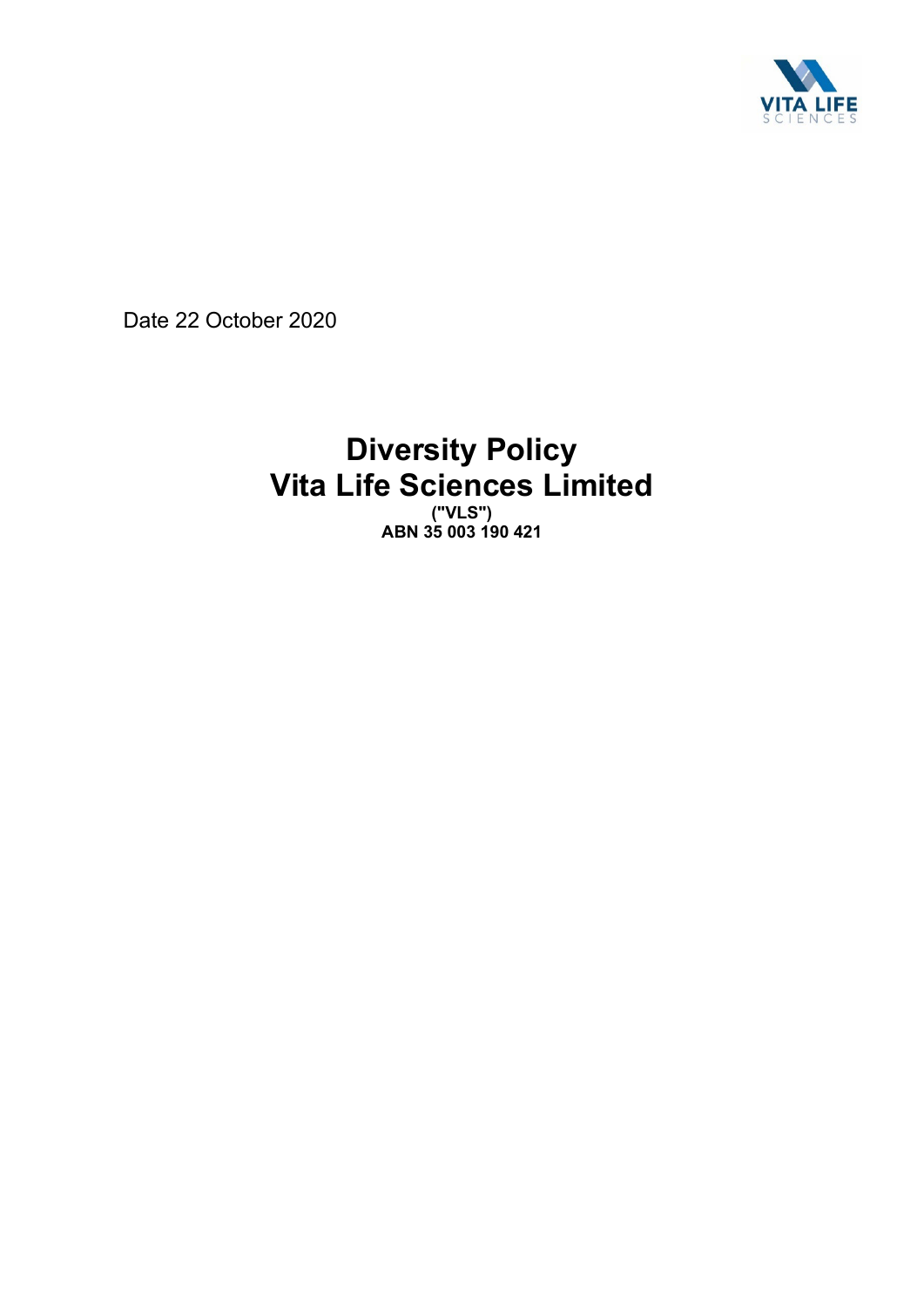### Contents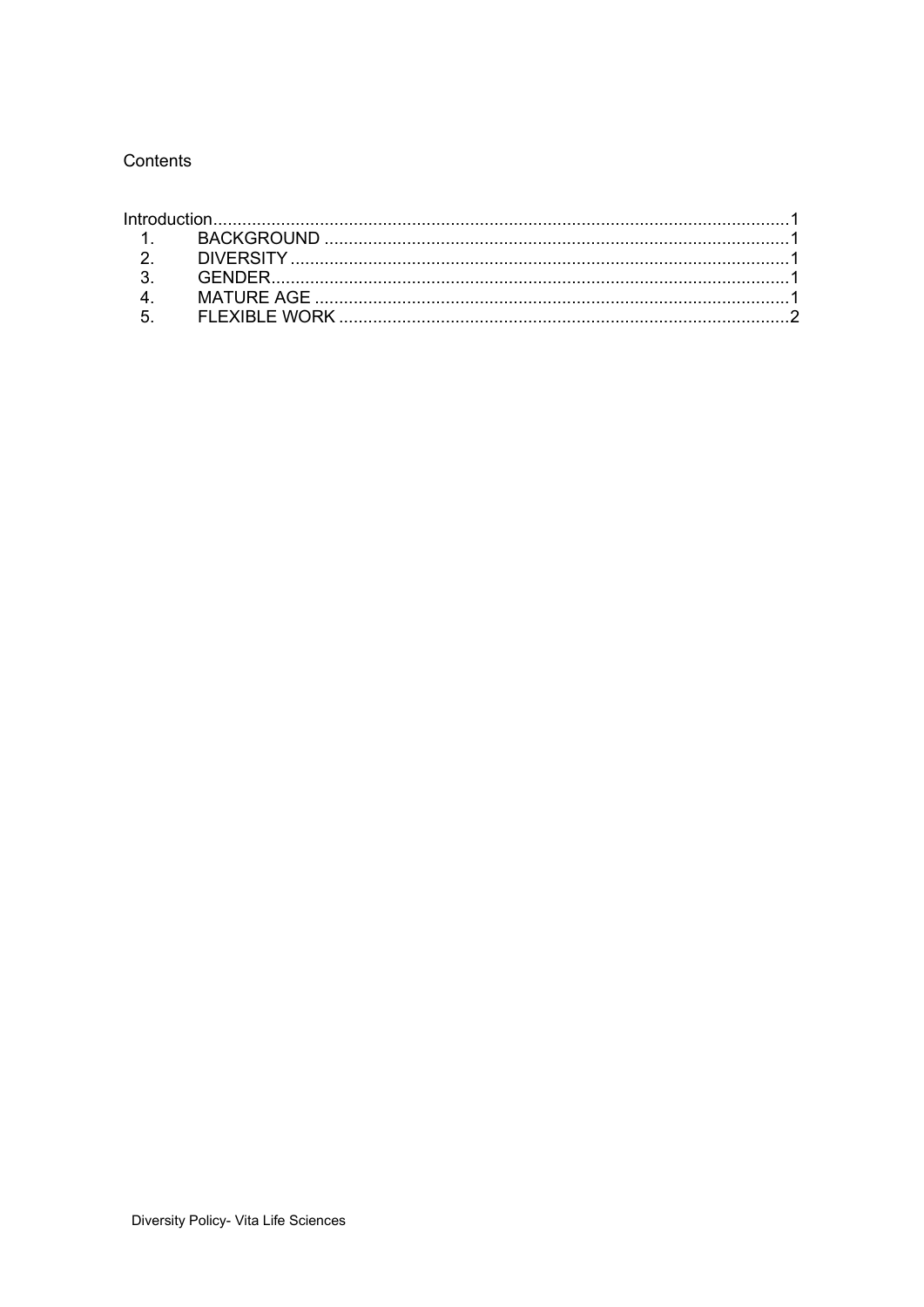# **Diversity Policy**

# **Vita Life Sciences Limited**

# **Introduction**

## **1. BACKGROUND**

- 1.1 The Board recognises that a diverse and inclusive workforce is not only good for our employees but also good for our business. It helps the Group attract and retain talented people, create more innovative solutions, and be more flexible and responsive to our customers' and shareholders' needs. Across the Group, there is increasing momentum on diversity with a particular focus on gender and age, as well as greater work and career flexibility.
- 1.3 This policy shall be available publicly on VLS's website: www.vitalifesciences.com.au

### **2. DIVERSITY**

2.1 Diversity within the Group refers to all the characteristics that make individuals different from each other. It includes characteristics or factors such as religion, race, ethnicity, language, gender, sexual orientation, disability, age or any other area of potential difference. Diversity is about the commitment to equality and treating all individuals with respect.

### **3. GENDER**

3.1 The Nomination and Remuneration Committee of the Board is responsible for assessing on an annual basis the achievement against gender diversity objectives, including the representation of women and men at all levels of the Group including the Board. This increased focus on diversity at all levels of the business will reinforce the importance of equality in the workplace. This is facilitated by the Group's practice of making decisions based on merit for internal promotion, leadership development and flexible work arrangements.

#### **4. MATURE AGE**

- 4.1 It is important for the Group to attract and retain mature age workers as these individuals have accumulated knowledge, skills, wisdom and experience which will only benefit the Group.
- 4.2 Over the next decade, organisational growth and sustainability will be tested by the retirement of key labour and talent. The loss of certain individuals (45+ years) brings with it the loss of significant experience, leadership bench strength and valuable know-how at times of critical importance. A shrinking labour